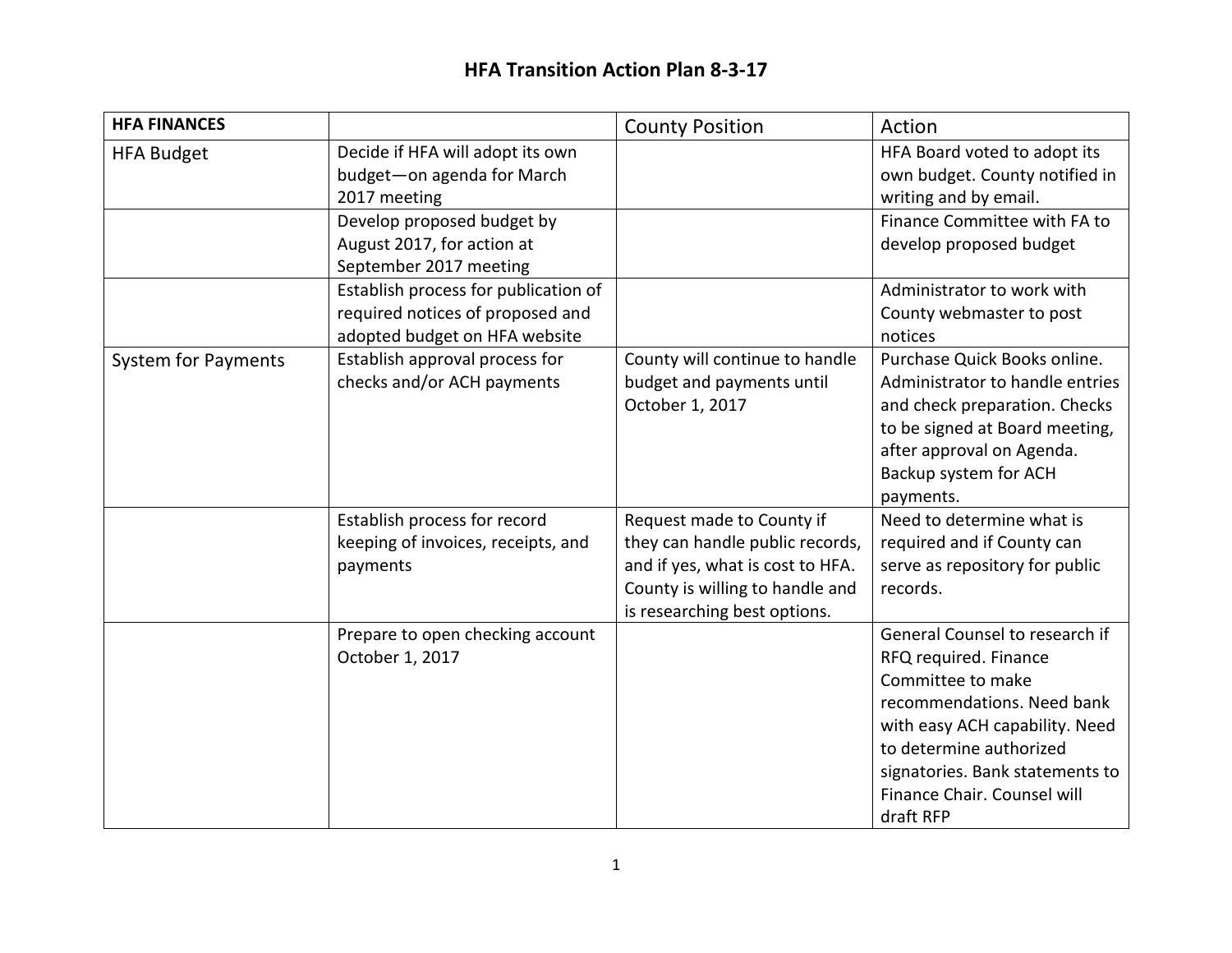## **HFA Transition Action Plan 8-3-17**

| Accounting    | Establish process for accounting of<br>HFA income and expenses                                                                          | County will continue to handle<br>accounting until October 1,<br>2017 | Quick Books online. Can<br>generate all required reports.                                                                                                                                                                                          |
|---------------|-----------------------------------------------------------------------------------------------------------------------------------------|-----------------------------------------------------------------------|----------------------------------------------------------------------------------------------------------------------------------------------------------------------------------------------------------------------------------------------------|
| Audit         | Establish timetable for selection of<br>HFA auditor and required<br>coordination between the auditor<br>and the County                  | County will handle audit for FY<br>$16 - 17$                          | Will need for FY 17-18 audit.<br>Selection can take place in<br>2018. Need to discuss with<br>County Finance Director for<br>coordination.                                                                                                         |
| Investments   | Determine if HFA will adopt an<br>Investment Policy, or utilize the<br>"safe harbor" policy in state law.                               |                                                                       | Checking account and<br>investment in SBA "Florida<br>Prime" fund covered by safe<br>harbor in state law. Given<br>amount of cash, elaborate<br>investment system not<br>necessary. If used, will not<br>require adoption of Investment<br>Policy. |
|               | Decide where HFA funds will be<br>invested and establish process to<br>move funds between investment<br>and checking account            |                                                                       | SBA Prime currently has yield<br>of approximately 1%. Funds are<br>liquid. Will need to open<br>account with SBA.                                                                                                                                  |
| Miscellaneous | Establish process for payment of<br>Special District renewal notice to<br>HFA and filing of Annual Special<br>District Report (January) | Immediate transfer to HFA                                             | Administrator to contact DEO<br>staff to have annual<br>notification sent to HFA                                                                                                                                                                   |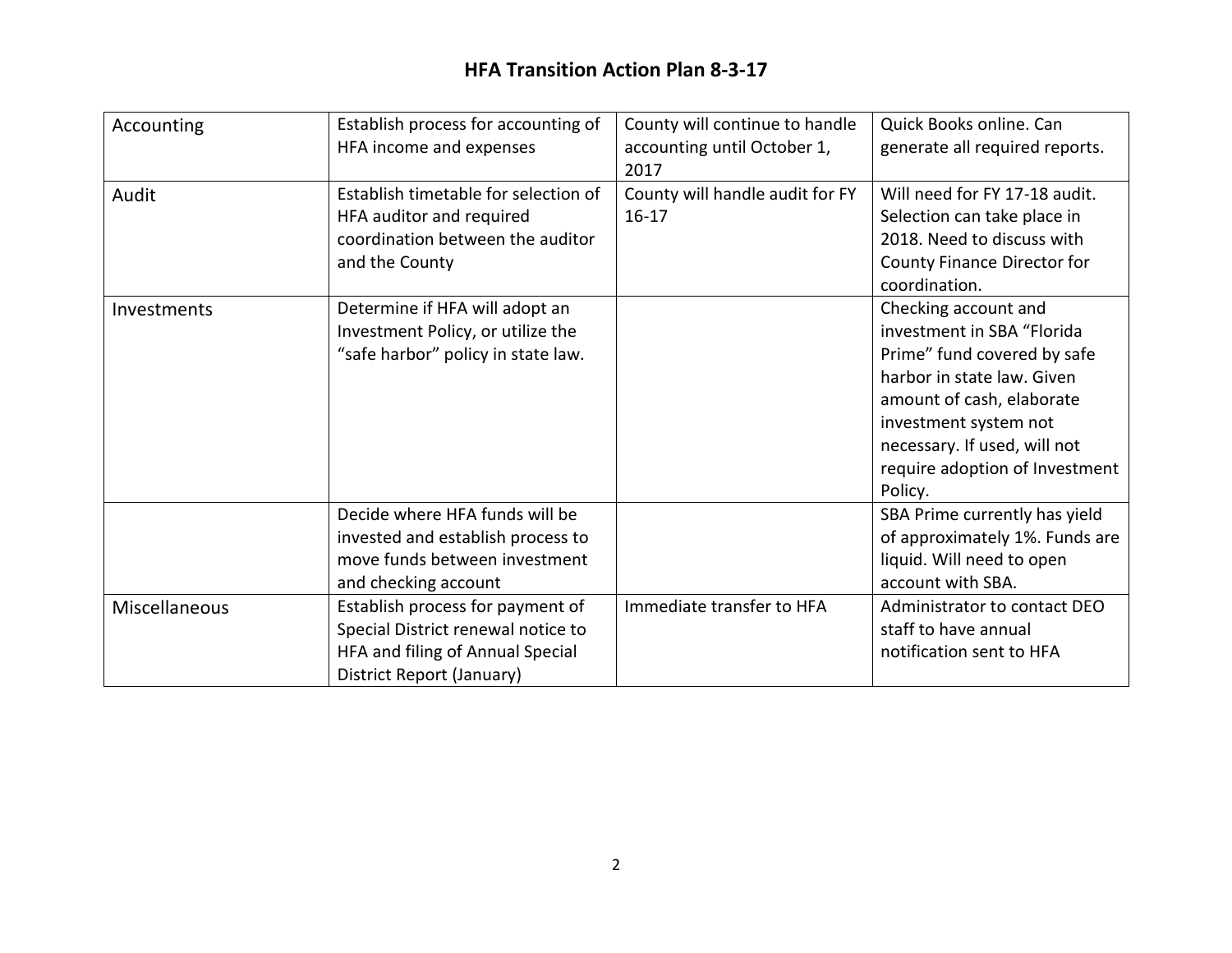## **HFA Transition Action Plan 8-3-17**

| <b>LEGAL</b> | Determine what activities will still | County Attorney will have   | General Counsel to take lead |
|--------------|--------------------------------------|-----------------------------|------------------------------|
|              | be performed by County Attorney      | minimal involvement.        | on HFA matters.              |
|              | and which by HFA counsel             |                             |                              |
|              | Review bylaws of the HFA of Leon     |                             | General Counsel has drafted  |
|              | County to determine if changes are   |                             | revised bylaws for HFA       |
|              | needed                               |                             | consideration in August.     |
|              | Establish process for presentation   | County wants to continue to |                              |
|              | of materials to BOCC when needed,    | handle.                     |                              |
|              | such as TEFRA approval of bond       |                             |                              |
|              | issues                               |                             |                              |

| <b>HFA PROGRAMS</b>                         |                                                                                                                                                       |                                                        |                                                                                                                                                                                                                                 |
|---------------------------------------------|-------------------------------------------------------------------------------------------------------------------------------------------------------|--------------------------------------------------------|---------------------------------------------------------------------------------------------------------------------------------------------------------------------------------------------------------------------------------|
| Old Down Payment<br><b>Assistance Loans</b> | Establish process for County staff<br>to notify HFA when funds are<br>received and for transmission of<br>check and information on loan to<br>the HFA | County will call Administrator<br>when check received. | Administrator will collect<br>checks from County and<br>deposit into checking account.                                                                                                                                          |
| <b>Land Parcels</b>                         | As the HFA does not own the land,<br>determine if current process with<br>County Real Estate Division can<br>continue as-is                           |                                                        | Confirm with Mitzi McGhin<br>that existing process will<br>continue.                                                                                                                                                            |
|                                             | Establish process for payment of<br>property maintenance                                                                                              | County will handle until<br>October 1, 2017            | Property not owned by HFA.<br>Need to determine who has<br>contract for property<br>maintenance and who<br>determines if maintenance is<br>needed. County should pay for<br>maintenance and net out cost<br>when property sold. |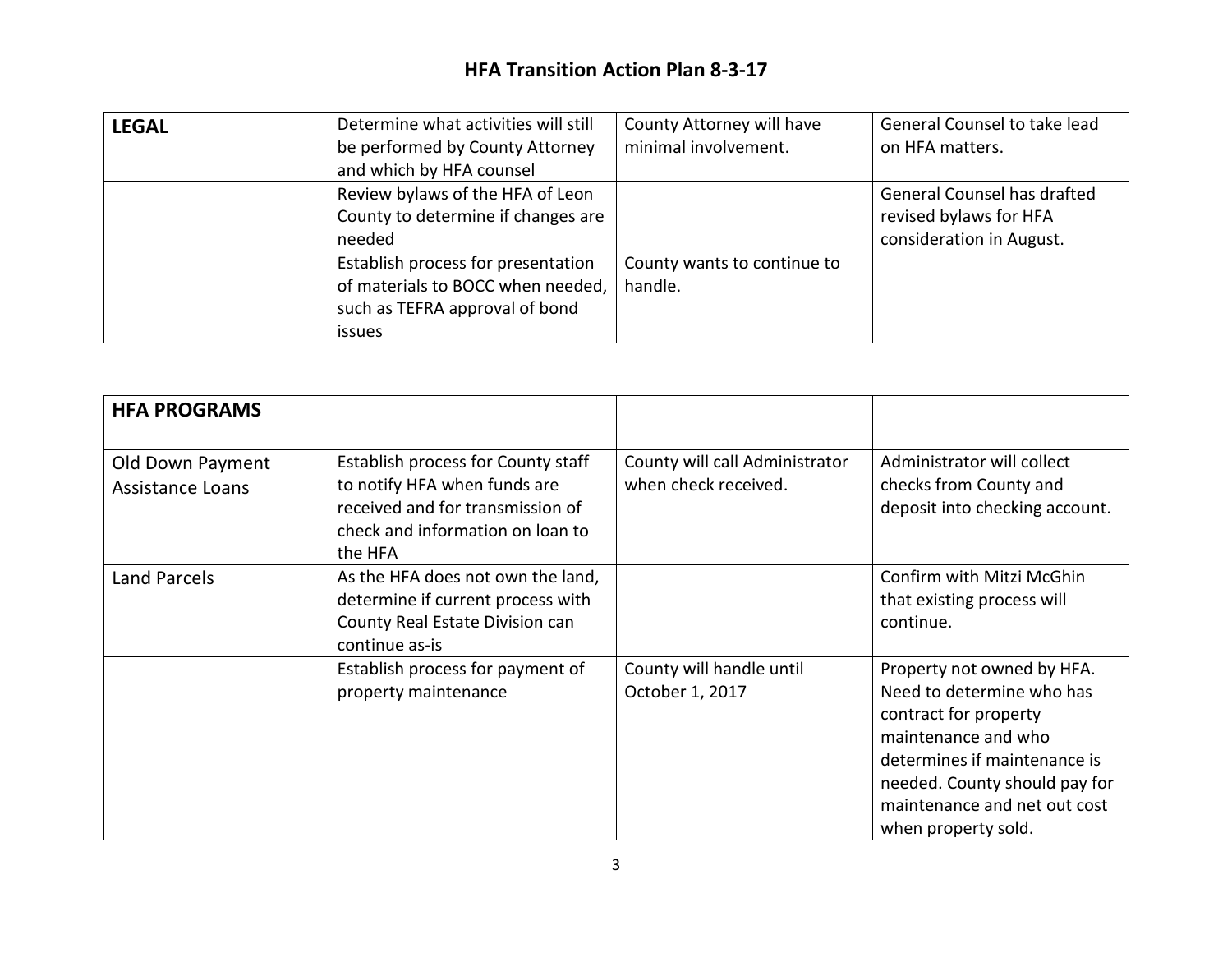| <b>Escambia County HFA</b><br>Home Ownership<br>Program                  | Determine ongoing role of County<br>staff in fielding questions from<br>public, program marketing, and<br>quarterly reports                                                                           | Immediate transfer to HFA                                                                                                                                               | Administrator can handle.<br>County staff can refer calls to<br>Administrator, who will answer<br>some questions, but attempt<br>to connect homebuyer with<br>lender                                 |
|--------------------------------------------------------------------------|-------------------------------------------------------------------------------------------------------------------------------------------------------------------------------------------------------|-------------------------------------------------------------------------------------------------------------------------------------------------------------------------|------------------------------------------------------------------------------------------------------------------------------------------------------------------------------------------------------|
|                                                                          | Establish process for County staff<br>to notify HFA when funds are<br>received, and for transmission of<br>check and information to the HFA                                                           | County will handle until<br>October 1, 2017-meaning<br>they will receive and process<br>April payment.                                                                  | <b>Contact Escambia County HFA</b><br>to have reports and fees sent<br>to HFA, effective October 1                                                                                                   |
|                                                                          | Discuss options with Escambia HFA                                                                                                                                                                     |                                                                                                                                                                         | Initial discussions have been<br>held concerning scope of<br>required marketing.                                                                                                                     |
| <b>Multi-Family Bond Issues</b><br>and Local Government<br>Contributions | Establish process for County staff<br>to notify HFA when funds are<br>received, and for transmission of<br>check and information to the HFA.<br>Establish procedure for direct<br>payment to the HFA. | Immediate transfer to HFA,<br>except that payments will be<br>handled by County until<br>October 1, 2017-meaning<br>payment due in August to be<br>processed by County. | Notify trustee to send<br>payments to HFA beginning<br>October 1.                                                                                                                                    |
|                                                                          | Determine to whom monitoring<br>reports are to be sent                                                                                                                                                | Immediate transfer to HFA                                                                                                                                               | Notified servicer to send<br>reports directly to HFA                                                                                                                                                 |
|                                                                          | Establish process for NOFA's and<br>delivery and review of applications                                                                                                                               | Immediate transfer to HFA                                                                                                                                               | Determine NOFA publication<br>process. NOFA to direct<br>applicants to submit<br>applications directly to HFA.<br>Publish on website, and<br>distribute to interested<br>organizations such as CAHP. |
| <b>Citizen and Developer</b><br><b>Inquiries</b>                         | Determine process for handling<br>questions from public on programs<br>and process                                                                                                                    | <b>County position TBD</b>                                                                                                                                              | Administrator can handle all<br>questions from developers<br>related to bonds or local                                                                                                               |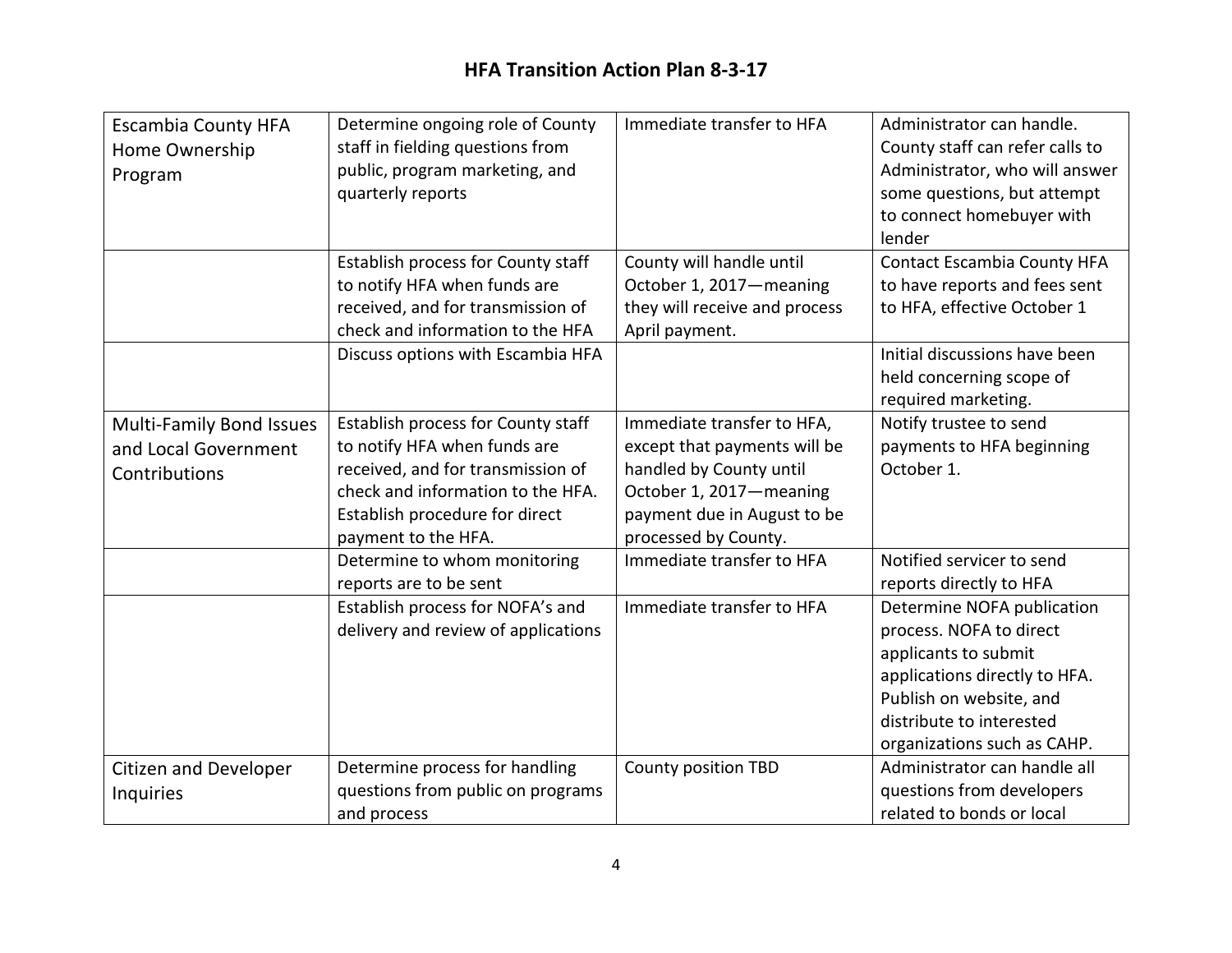|                         |                                        |                            | government contributions.<br>Homebuyer inquiries should be<br>referred to FA, lender, or<br>eHousing. Determine best<br>lender contact. |
|-------------------------|----------------------------------------|----------------------------|-----------------------------------------------------------------------------------------------------------------------------------------|
| <b>Emergency Repair</b> | Draft contract with County for         | County will handle         | Procedures for intake,                                                                                                                  |
| Program                 | program, including process for         | administration at no cost. | eligibility and payments to be                                                                                                          |
|                         | selection of recipients, allowable     |                            | part of MOU with County.                                                                                                                |
|                         | expenditures, and required             |                            |                                                                                                                                         |
|                         | documentation for payments             |                            |                                                                                                                                         |
| Annual Stakeholder      | Determine if Annual Affordable         | Immediate transfer to HFA  | HFA needs to determine if                                                                                                               |
| <b>Meeting</b>          | Housing Stakeholders Meeting will      |                            | meeting has value and if it                                                                                                             |
|                         | be held, and logistics of notification |                            | should be continued. No                                                                                                                 |
|                         | and process                            |                            | meeting held in 2017.                                                                                                                   |

.

| <b>HFA Communications</b><br>and Website | Establish process for drafting and<br>presentation of annual report to<br><b>BOCC</b>                             |                                                           | Administrator can draft for<br>Board review and approval.                                                                                                                                                                           |
|------------------------------------------|-------------------------------------------------------------------------------------------------------------------|-----------------------------------------------------------|-------------------------------------------------------------------------------------------------------------------------------------------------------------------------------------------------------------------------------------|
|                                          | Determine if HFA will utilize its own<br>website or continue to utilize<br>County website                         | County will handle website<br>maintenance on County site. | For present, County website<br>meets legal requirements.                                                                                                                                                                            |
|                                          | Establish process for coordination<br>with County webmaster, if County<br>to maintain the HFA official<br>website | County will handle basic<br>website maintenance.          | Administrator currently<br>prepares Board Packet and<br>sends to webmaster for<br>posting. Will need to<br>coordinate for other required<br>postings (budget, meeting<br>notices, all things required by<br>Special Districts law). |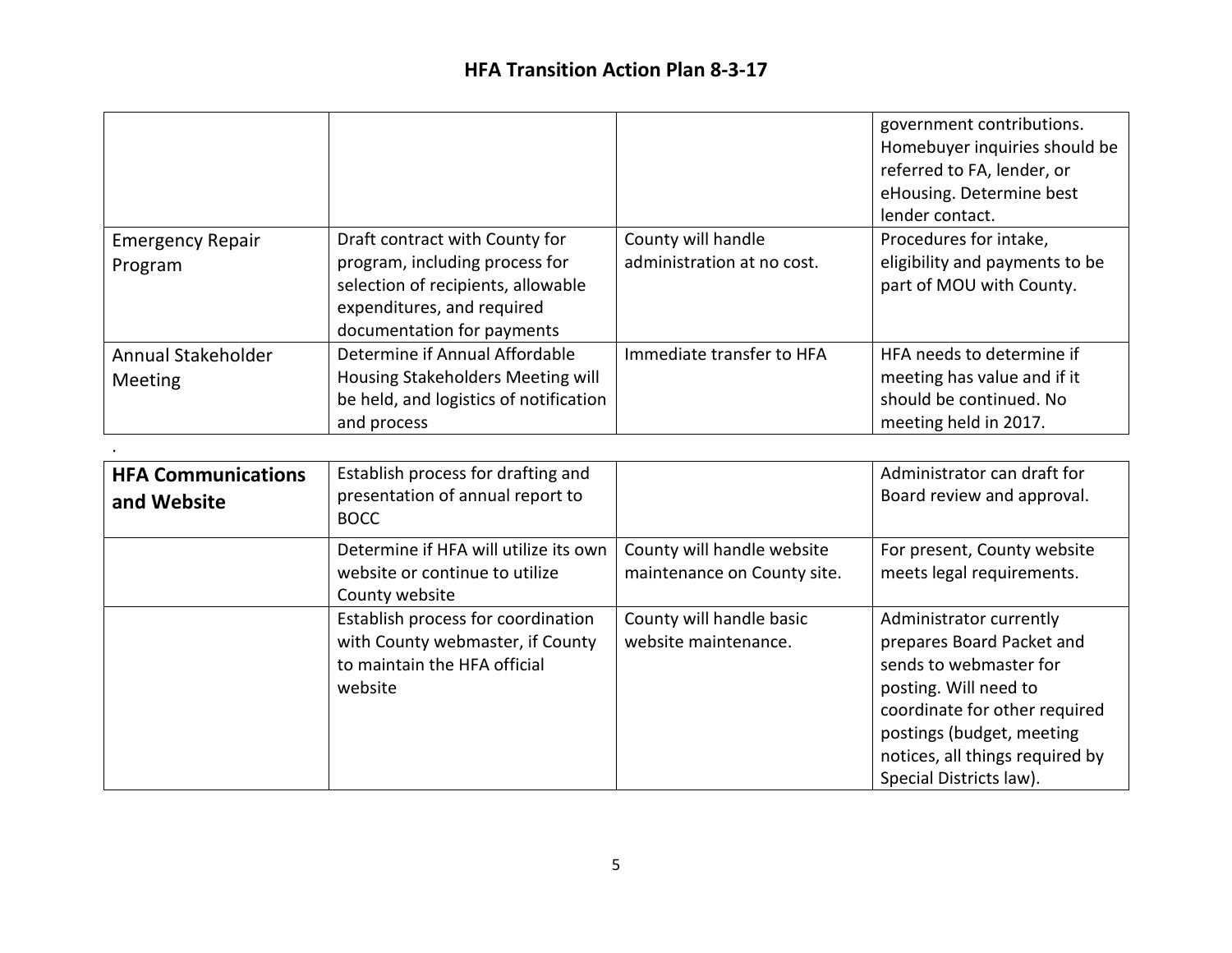| <b>ADMINISTRATIVE</b>                                 |                                                                                                                                                                                                          |                                                                                                                                                                                                  |                                                                                                                                                                                                                  |
|-------------------------------------------------------|----------------------------------------------------------------------------------------------------------------------------------------------------------------------------------------------------------|--------------------------------------------------------------------------------------------------------------------------------------------------------------------------------------------------|------------------------------------------------------------------------------------------------------------------------------------------------------------------------------------------------------------------|
| <b>ACTIVITIES</b><br>Procurement                      | Establish formal procurement<br>process for professional services,<br>insurance, and other items                                                                                                         | County will handle insurance<br>payment until October 1, 2017                                                                                                                                    | Insurance is on renewal basis.<br>HFA handled the renewal,<br>except for payment.<br>Overall procurement process<br><b>TBD</b>                                                                                   |
| <b>Meeting Logistics</b>                              | Determine role of County staff for<br>meeting notices, recording,<br>signature on minutes, annual<br>attendance records and report to<br>County administration, meeting<br>room set-up, and refreshments | Immediate transfer to HFA,<br>except that refreshments to be<br>handled by County staff until<br>October 1, 2017.<br>FA has requested contact info<br>for signed minutes &<br>attendance records | FA will handle. Have<br>established contacts for<br>meeting notices, web postings,<br>and reservation of rooms for<br>meetings. Need contact for<br>recipient of signed minutes and<br>Board attendance records. |
| <b>Travel and Conferences</b>                         | Determine process for<br>registrations, advances, and<br>reimbursements                                                                                                                                  | County will handle until<br>October 1, 2017                                                                                                                                                      | Get County forms.                                                                                                                                                                                                |
| <b>HFA Professional</b><br>Association<br>Memberships | Determine process for processing<br>payments                                                                                                                                                             | County will handle until<br>October 1, 2017                                                                                                                                                      | Can be handled as part of<br>normal check approval<br>process.                                                                                                                                                   |
|                                                       | Determine if HFA will adopt its own<br>travel policy, or utilize the County<br>policy                                                                                                                    |                                                                                                                                                                                                  |                                                                                                                                                                                                                  |
|                                                       | Establish mailing address and<br>contact for HFA                                                                                                                                                         | County agreed that HFA can<br>maintain current mailing<br>address.                                                                                                                               | County will establish HFA<br>mailbox. Administrator to pick<br>up and open mail.                                                                                                                                 |
| <b>Board Member</b><br>Orientation                    | Determine who will conduct new<br>member orientation                                                                                                                                                     | Immediate transfer to HFA                                                                                                                                                                        | FA can handle.                                                                                                                                                                                                   |
| <b>Agency Clerk and Public</b>                        | Determine who is official contact                                                                                                                                                                        | County will keep HFA records.                                                                                                                                                                    | <b>General Counsel and</b>                                                                                                                                                                                       |